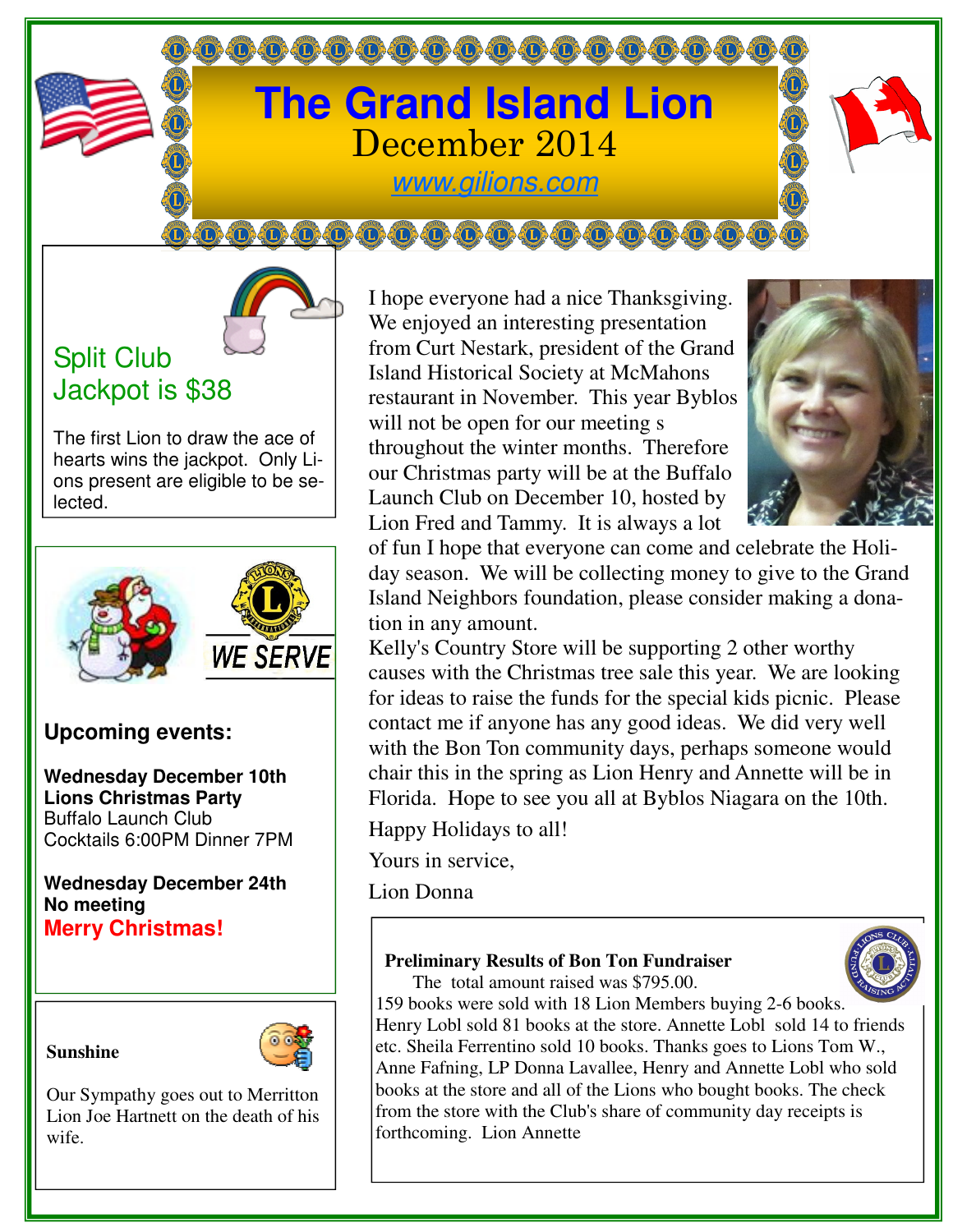\*\*\*\*\*\*\*\*\*\*\*\*\*\*\*\*\*\*\*\*\*\*\*\*\*

December 2014

**GRAND ISLAND LIONS CHRISTMAS PARTY** 

Hosted by Lion Fred and Tammy Ruocco



DECEMBER 10TH **COCKTAILS 6PM DINNER 7PM** 

### **BUFFALO LAUNCH CLUB**

THEMIES **Ugly Christmas sweater/outfit** No sport coats



A monetary gift for the Neighbors foundation is requested. **AND/OR** 

A gift for the SPCA as listed below

### NO DOG OR CAT FOOD.....The SPCA is very lucky! Purina ONE is the official food sponsor of the SPCA and donates all of our animals' food!

#### **Always Needed Items**

Pooper-Scoopers....long-handled, please! Paper towels Washcloths Newspaper Blankets (no comforters, electric blankets, knitted or crocheted pieces, sheets, or rugs, please) Hand and bath towels. Pillowcases Small fleece cat beds Dog biscuits (small or medium size) Plastic pet carriers (medium size) Stuffed animals (6" or larger) Baby receiving blankets 8.5" x 11" copy paper (white and colored) Feliway Spray

### **Kennels Wish List**

Ceramic food and water bowls Gift cards to Home Depot in any amount!

### **Cat Enrichment Wish List**

Laser pointers Small paw print stickers Washable interactive cat toys (wands, feathers) Yards or scraps of fleece material (at least 2" x 4", cut or uncut) Feline pheromone spray

\*\*\*\*\*\*\*\*\*

StretchAndScratch.com - You can help the cats at the SPCA by purchasing scratching posts to go on their<br>cage and then it can be given to their new owners to go home with the cats! You can have your order directly shipped<br>t

Feliway Spray